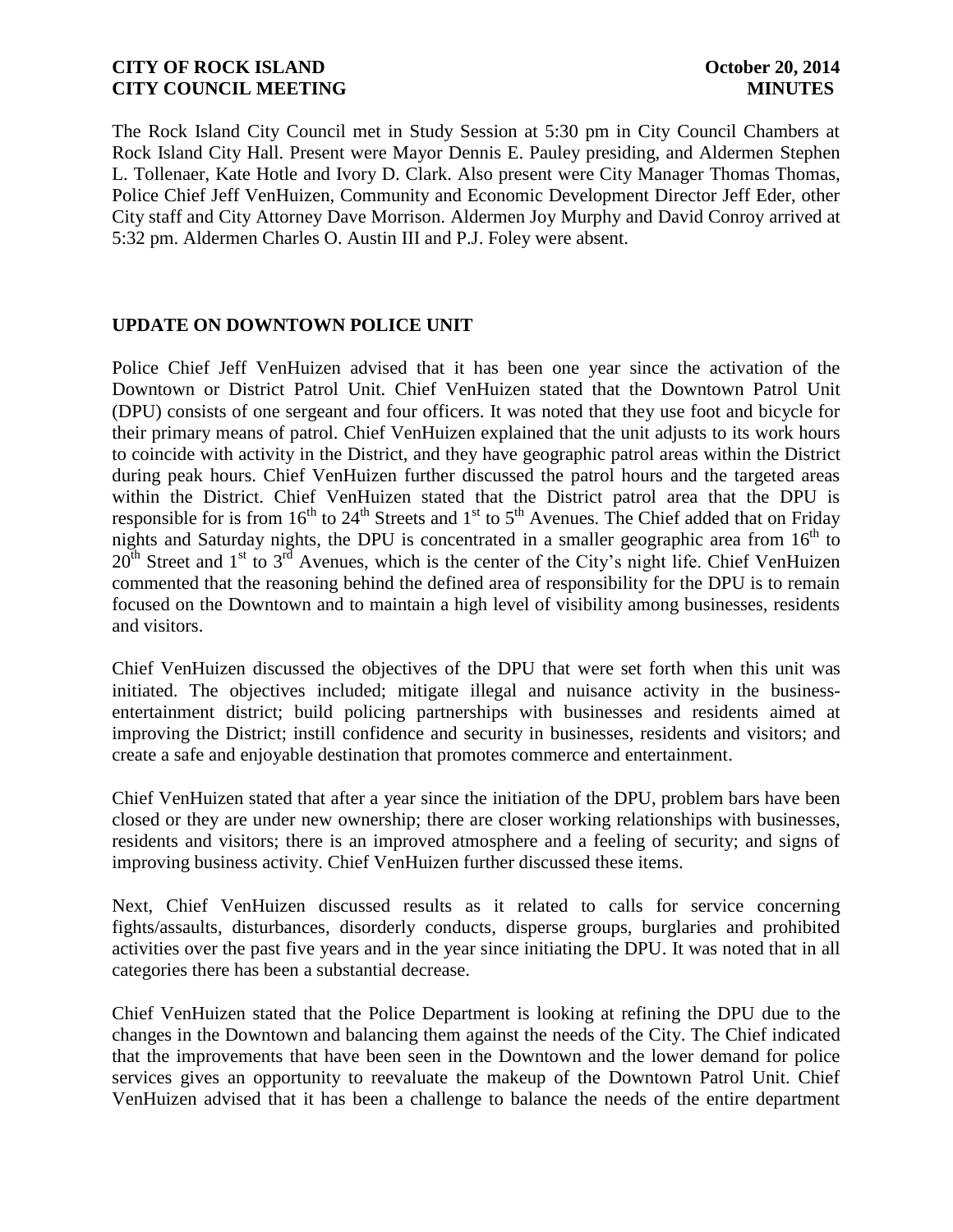while totally staffing the Downtown Patrol Unit and Crime Suppression Unit (specialized unit that supports the DPU) while still maintaining their effectiveness. The Chief stated that he believes they can achieve an effective balance by consolidating the two units into one unit. Police Chief VenHuizen further discussed this item. Council further discussed Police Chief VenHuizen's presentation.

# **REVIEW OF CLG HISTORIC PRESERVATION GRANT APPLICATION**

Community and Economic Development Director Jeff Eder advised that this is a Certified Local Government Grant (CLG) opportunity directed from the State Historical Preservation Agency. Mr. Eder stated that the Preservation Commission is requesting Council approval to submit a CLG grant application to the Illinois Historic Preservation Agency (IHPA). Mr. Eder added that this has been done in the past, but not last year. Mr. Eder indicated that the eligible projects include; surveys and inventories, national register nominations; planning and feasibility studies and public education programs and materials.

Mr. Eder advised that there is no minimum or maximum award. However, typical awards are in the \$3,000.00 to \$25,000.00 range. Mr. Eder added that funding is a 70/30 percent match, with the City's portion being 30%. Mr. Eder indicated that the majority of projects in the past have been in-kind, but there has been cash as well to these programs. Mr. Eder advised that the CLG is a reimbursement program so the City has to fund the program upfront and will then get reimbursed by the State.

Mr. Eder offered that Rock Island has been a recipient of numerous CLG grants since the mid-1990s. It was noted that CLG grants have funded projects including; walking tour brochures; the preservation video (Old Friends are Worth Keeping); historic building inventory; market feasibility study for Old Lincoln School; a weatherization workshop; and the renovate QC website.

Mr. Eder indicated that the commission would like to submit an application for one of the two projects, which include the Heritage Resource Plan (preservation plan) or the Audio Walking Tour Brochure. Mr. Eder stated that the Heritage Resource Plan would integrate preservation and economic development initiatives and would promote preservation as a tool for revitalization. Mr. Eder added that it would also enhance tourism and cultural activities, identify organizational capacity beyond the City to implement preservation activities and establish clear, predictable and objective review processes. It was noted that the estimated project cost is \$25,000.00 to \$30,000.00 and there is a 30% match with City dollars that can be in-kind or in cash. Council discussed the 30% match as it related to the project.

Mr. Eder explained that the Audio Walking Tour Brochure project would include developing a brochure with quick response codes and directing users to audio files that accompany the Downtown walking tour brochure. Mr. Eder indicated that the estimated cost for this project is \$2,500.00 to \$3,000.00 and it covers printing, the use of audio recording and editing equipment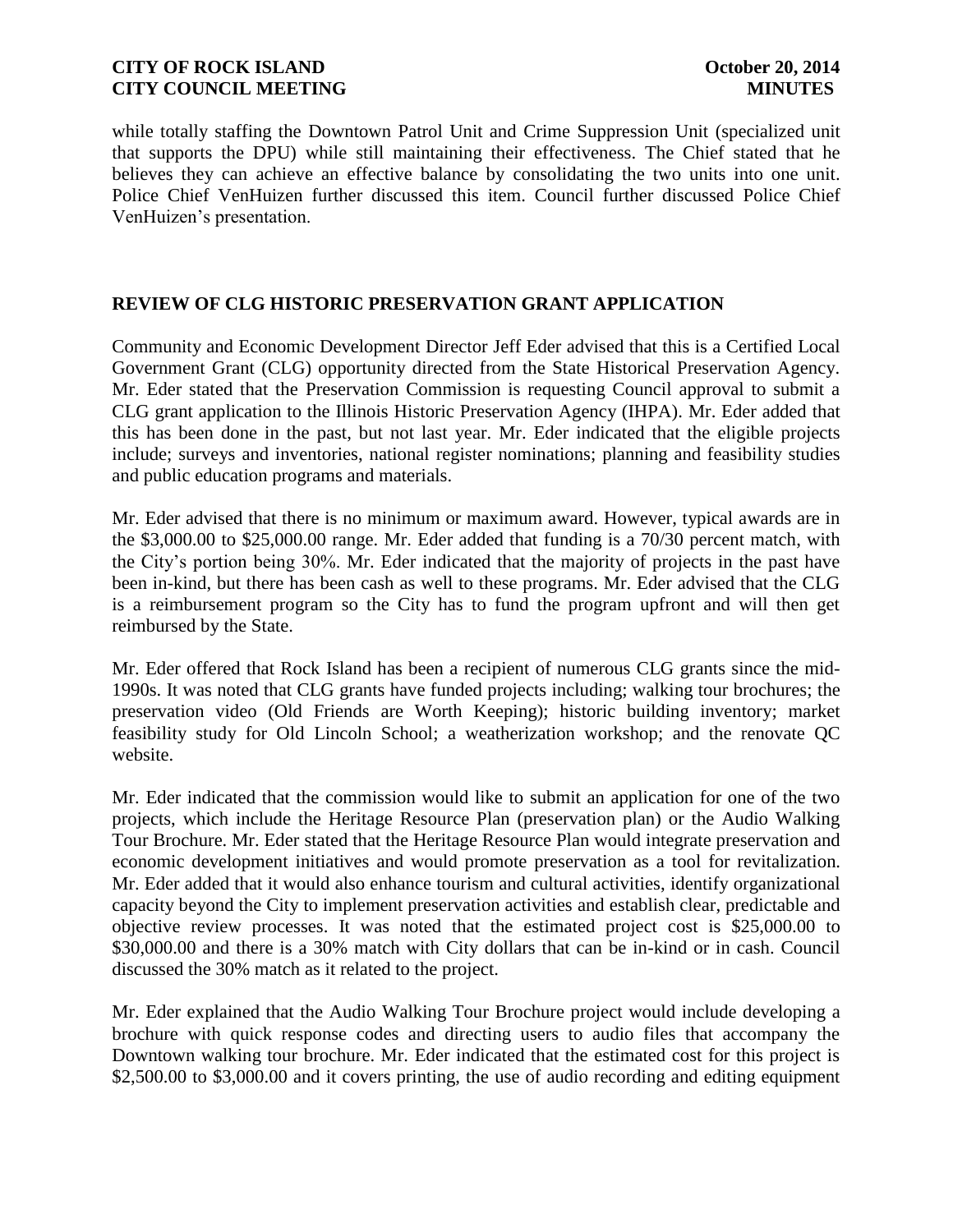and honorariums for vocalists. Mr. Eder added that this project would also require a 30% match from the City.

Mr. Eder and Council discussed each project. After discussion, it was a consensus among Council to submit an application for the Heritage Resource Plan. Mr. Eder advised that staff and the Preservation Commission will work to put an application together for the Heritage Resource Plan and submit it by the deadline, which is November 14, 2014.

# **ADJOURNMENT**

A motion made by Alderman Hotle and seconded by Alderman Clark to adjourn the meeting carried by the following Aye and No vote. Those voting Aye being; Alderman Tollenaer, Alderman Hotle, Alderman Murphy, Alderman Clark and Alderman Conroy; those voting No, none. The meeting was adjourned at 5:53 pm.

Aleisha L. Patchin, City Clerk

 $\frac{1}{2}$  ,  $\frac{1}{2}$  ,  $\frac{1}{2}$  ,  $\frac{1}{2}$  ,  $\frac{1}{2}$  ,  $\frac{1}{2}$  ,  $\frac{1}{2}$  ,  $\frac{1}{2}$  ,  $\frac{1}{2}$  ,  $\frac{1}{2}$  ,  $\frac{1}{2}$  ,  $\frac{1}{2}$  ,  $\frac{1}{2}$  ,  $\frac{1}{2}$  ,  $\frac{1}{2}$  ,  $\frac{1}{2}$  ,  $\frac{1}{2}$  ,  $\frac{1}{2}$  ,  $\frac{1$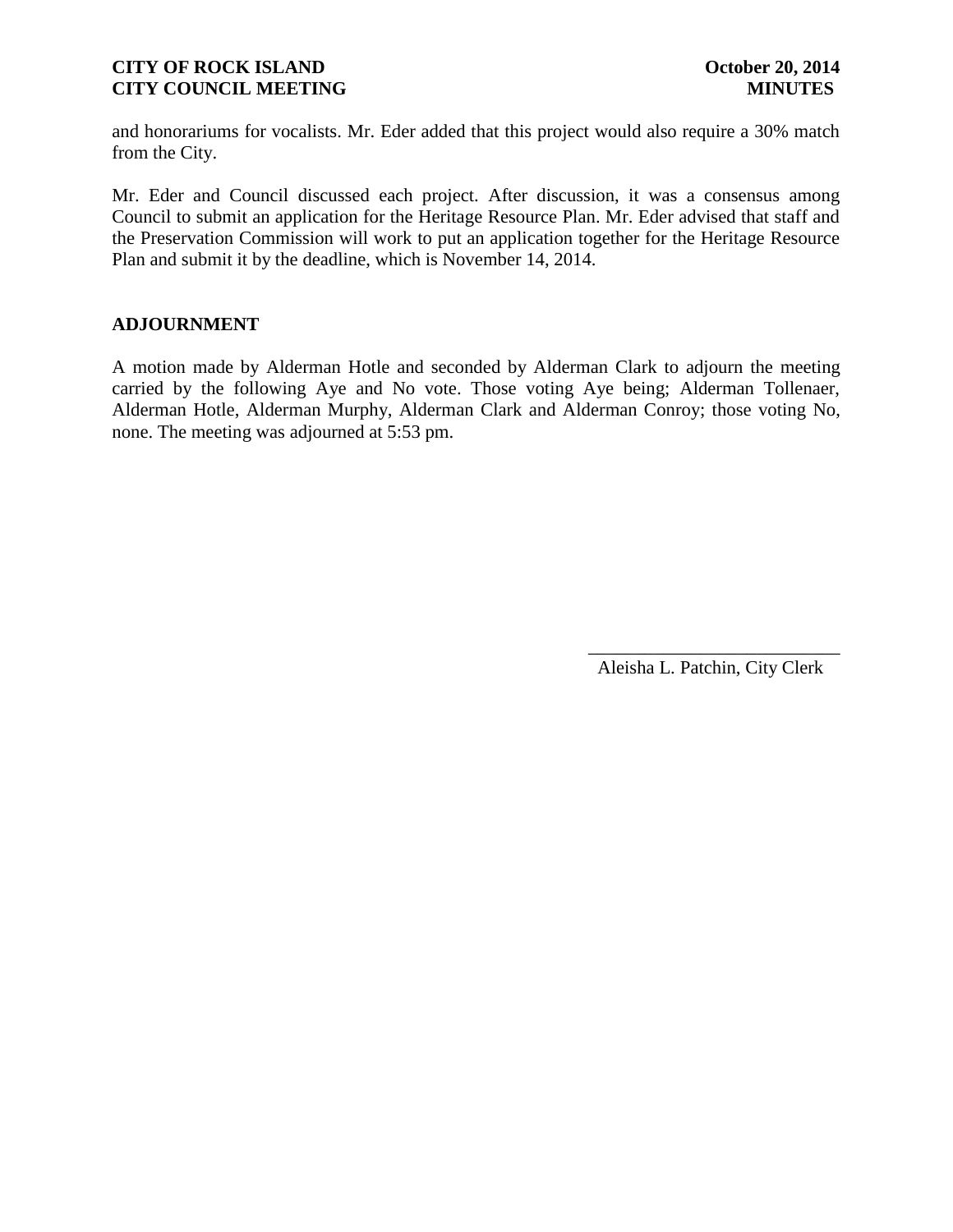Rock Island City Council met in regular session at 6:45 pm in Council Chambers of Rock Island City Hall. Present were Mayor Dennis E. Pauley presiding, and Aldermen Stephen L. Tollenaer, Kate Hotle, Joy Murphy, Ivory D. Clark, David Conroy and P.J. Foley. Also present were City Manager Thomas Thomas and City Attorney Dave Morrison. Alderman Charles O. Austin III was absent.

### Introductory Proceedings

Mayor Pauley called the meeting to order and led in the Pledge of Allegiance. Alderman Clark gave the Invocation.

# Agenda Item #5 **Minutes of the meeting of October 13, 2014.**

A motion was made by Alderman Hotle and seconded by Alderman Murphy to approve the Minutes of the meeting of October 13, 2014 as printed. The motion carried by the following Aye and No vote; those voting Aye being; Alderman Tollenaer, Alderman Hotle, Alderman Murphy, Alderman Clark, Alderman Conroy and Alderman Foley; those voting No, none.

# Agenda Item #6 **Update Rock Island by Mayor Pauley.**

Mayor Pauley asked parents if they need a night out. We'll watch the kids! Friday, October 24, 2014 from 5:30 – 8:30 pm at RIFAC. Mayor Pauley stated that RIFAC has tons of spook-tacular fun planned for kids ages 5 to 12 years old. Mayor Pauley added that there will be games, pizza, swimming and crafts. The cost is \$15.00. Register at Rock Island Parks & Recreation office, 4303 24<sup>th</sup> Street or call (309) 732-7275.

Mayor Pauley commented that College Hill is a place where people gather to shop and talk and eat and just have fun. Remember to check out the College Hill-O-Ween Children's Festival Saturday, October 25, 2014 from 5:00 pm -7:00 pm for games, candy and lots-o-fun!

Mayor Pauley indicated that there will be an American Red Cross Blood Drive at the Martin Luther King, Jr. Community Center Banquet Room on Wednesday, October  $29<sup>th</sup>$  from 1:00 pm -5:00 pm. To schedule an appointment, please call (847) 903-0584 or call (815) 708-1146. Walkins also welcome.

Mayor Pauley stated that this year's annual Fright Night in The District theme is *Dia de los Muertos* **-** "Day of the Dead" and takes place Thursday, October 30, 2014 from 5:00 pm – 8:00 pm on the Great River Plaza in The District. Admission is free for all. The Mayor added that Fright Night features a children's costume contest, treasure hunt, scary stories, and make-andtake activities. Fright Night is presented by the [Rock Island Parks & Recreation,](http://www.rigov.org/) RICAP, The District and the Martin Luther King, Jr. Community Center.

Mayor Pauley advised that this year, Halloween Trick or Treat hours in the City of Rock Island will be Friday, October  $31<sup>st</sup>$  from 5:00 pm to 8:00 pm. Residents who wish to welcome trick-or-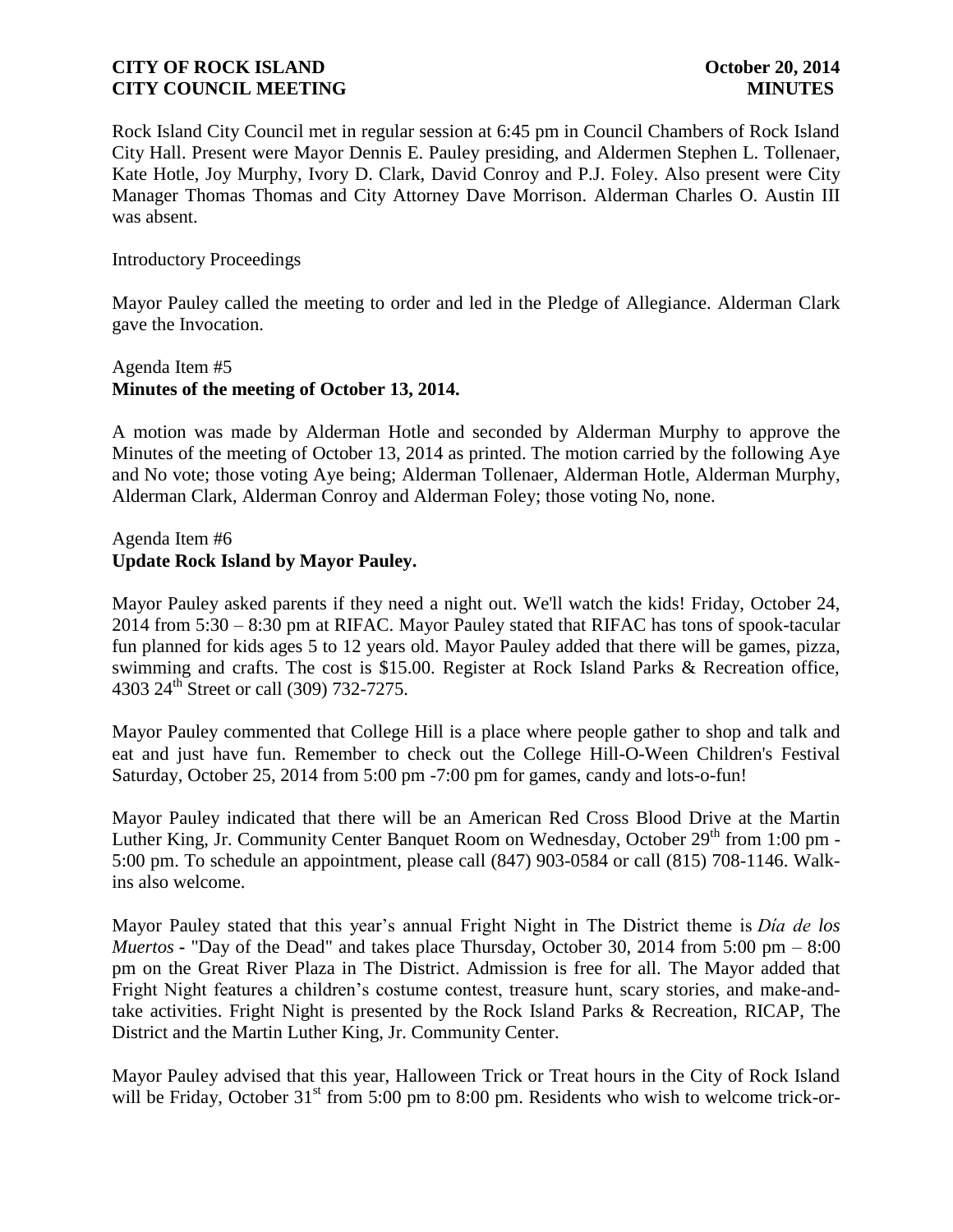treaters should leave a door or porch light on. Children should be advised to only visit homes with outside lights on.

Mayor Pauley stated that on September  $27<sup>th</sup>$  at approximately 4:00am a fire erupted at the former Mississippi Cafe in Downtown Rock Island. In response to the community's desire to help the fire victims, a Downtown Fire Emergency Fund was established by Rock Island Economic Growth Corporation. Mayor Pauley added that the fund was launched two weeks ago and has since grown to more than \$4,200. Donations have been received by Downtown business owners, Rock Island businesses and local banks. Thank you for your support, which has allowed us to help impacted members of the Downtown community during this critical time. Mayor Pauley advised that Downtown businesses have been or are hosting various other benefits to support fire victims. A combined effort for both private and public fundraisers has provided over \$8,000 in total for fire relief. Fundraising events and activities can be found on Facebook at What's Up Downtown RI and Twitter at @DowntownRI. We are thankful that no one was injured as a result of the fire. Mayor Pauley stated that the outpouring of support from the community is a true assessment to the strength of Rock Island and the Downtown camaraderie we share.

#### Agenda Item #7

# **Proclamation declaring Friday, October 24, 2014 as Quad Cities Concussion Awareness Day.**

Mayor Pauley read the proclamation. Mr. Ken Croken from Genesis Health Systems thanked the Mayor and Council for the proclamation. Mr. Croken stated that concussion has been a problem for many years. Mr. Croken added that one of the biggest shortcomings in the response to concussions is the failure as a community to benchmark young athletes' cognitive and other abilities prior to concussion. Mr. Croken advised that without early stage benchmarking, it becomes very difficult to know whether or not the student athlete has fully recovered. Mr. Croken stated that he hopes that more parents and more youth athletes will take advantage of this opportunity to benchmark their cognitive abilities so that if and when a concussion should occur, a proper plan of care and rehabilitation can be implemented to bring that young person back to their full functioning.

#### Agenda Item #8

## **Public Hearing on a request from Chad Jones for a Special Use Permit to continue to operate a lawn care and snow removal business out of his residence and detached garage at 918 45th Street.**

Mayor Pauley closed the regular meeting at 6:52 pm and opened a Public Hearing on a request from Chad Jones for a special use permit to continue to operate a lawn care and snow removal business out of his residence and detached garage at  $918.45^{\text{th}}$  Street.

Mr. Chad Jones of 918 45<sup>th</sup> Street stepped forward. Mayor Pauley swore in Mr. Jones.

Mr. Jones stated that he owns Quad City Lawn Care in Rock Island and he has been operating this business at this location for over 12 years. Mr. Jones explained that his business has grown and he has taken on a few employees, which has caused a few issues in the neighborhood. Mr.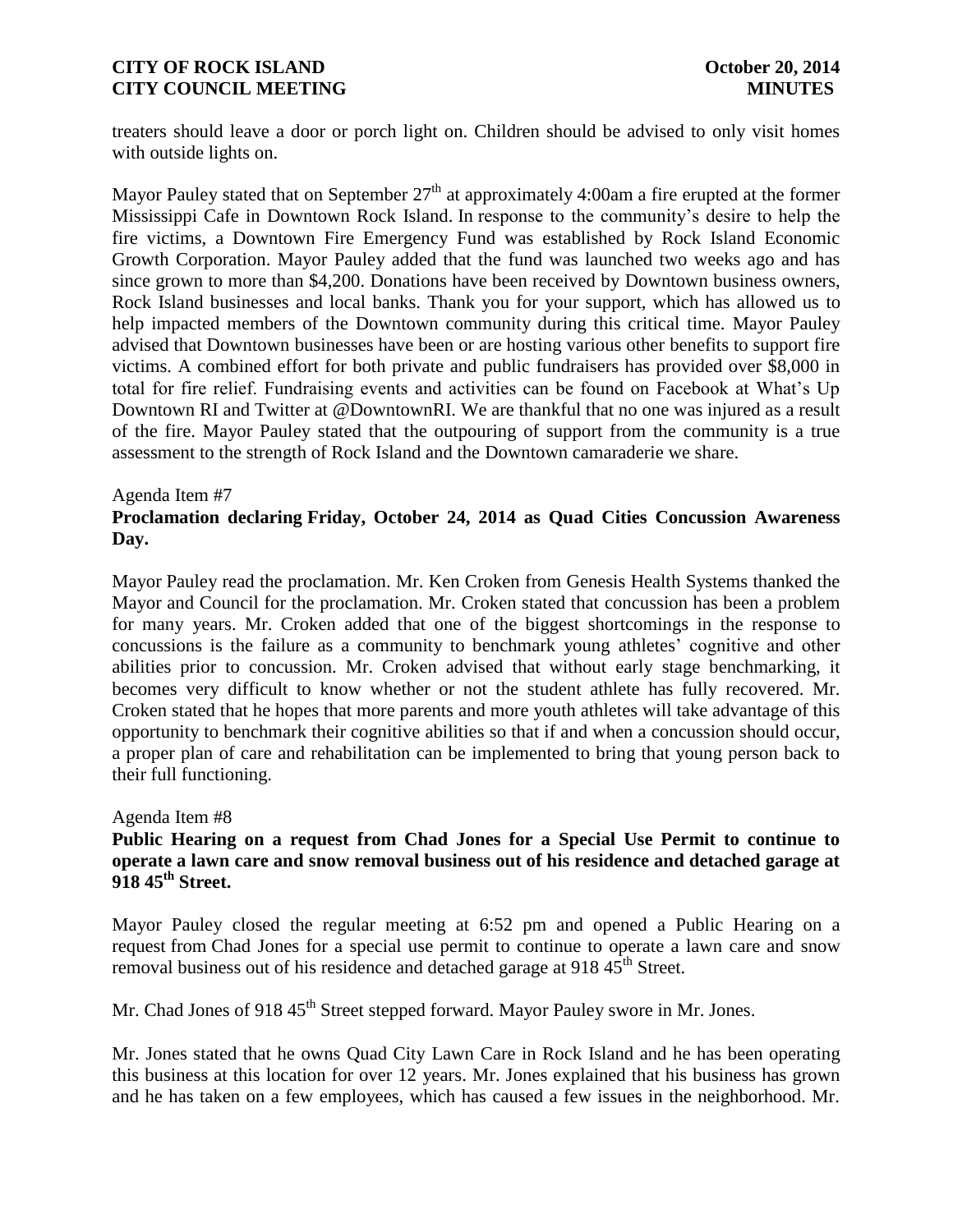Jones added that he would like to resolve these issues. Mr. Jones commented that the business offers lawn care and snow removal services seven days a week.

Alderman Murphy inquired as to how many people Mr. Jones employs and what would be the hours of operation. Mr. Jones stated that he has two employees, but it would be three including him. Mr. Jones added that they operate between 7:00 am to 2:30 pm or 3:00 pm depending on weather conditions.

Alderman Conroy inquired as to whether Mr. Jones parks any vehicles on the street. Mr. Jones stated that he parks his truck and trailer on the street. Mr. Jones added that his trailer is a 20 foot car hauler. Alderman Conroy and Mr. Jones further discussed this issue. Mr. Jones stated that arrangements could be made to park the trailer at a different location. Mr. Jones also noted that one employee parks in the back at his residence and the other employee parks in front on the street.

Alderman Murphy inquired as to what arrangements could be made. Mr. Jones responded that he could add about three spots on the adjacent property in the back of the location off the alley.

Alderman Conroy inquired as to whether Mr. Jones' employees would come to his residence in the middle of the night to pick up snow plows during snow removal season. Mr. Jones stated yes.

After more Council discussion, Mayor Pauley inquired as to whether there was anyone who wished to speak in favor of the special use permit. No one stepped forward.

Mayor Pauley then inquired as to whether there was anyone who wished to speak in opposition to the special use permit.

Ms. Mary Rose DeCoster of 917 45<sup>th</sup> Street stepped forward. Mayor Pauley swore in Ms. DeCoster. Ms. DeCoster stated that she lives directly across the street from this business. Ms. DeCoster voiced concerns in regards to traffic and parking issues. Ms. DeCoster stated that there is a parking problem on the east side of  $45<sup>th</sup>$  Street. Ms. DeCoster added that emergency vehicles, maintenance trucks and others can't get down the street. Ms. DeCoster further discussed this parking issue.

Ms. Lori DeCoster of 917 45<sup>th</sup> Street stepped forward. Mayor Pauley swore in Ms. DeCoster. Ms. DeCoster voiced concerns in regards to the parking issue on 45<sup>th</sup> Street. Ms. DeCoster stated that 45<sup>th</sup> Street is an old narrow brick road and parking should be allowed on only one side of the street. Ms. DeCoster added that by the time she gets off of work and comes home, there is no place to park but in front of Mr. Jones' house. Ms. DeCoster commented that Mr. Jones is a very good neighbor, but the issue is the parking.

Alderman Murphy stated that she has had three other contacts. Alderman Murphy added that they think Mr. Jones has a great business but the complaints were about parking. Alderman Murphy inquired to Mr. Jones as to how the parking issue could be solved.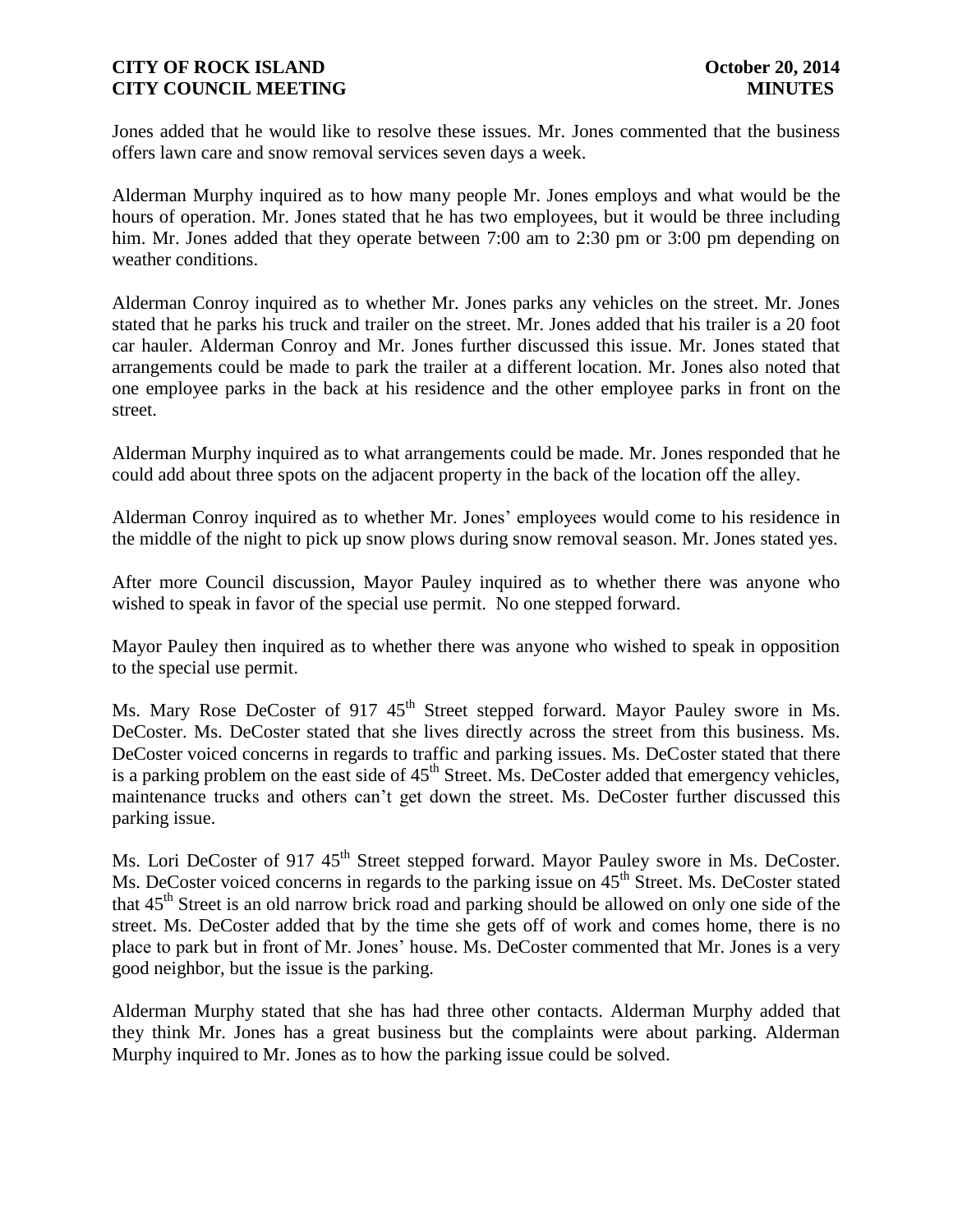Mr. Jones stated that he could have parking in the back for the employee that parks out front. Mr. Jones noted that no one has ever parked in the location where the truck and trailer are parked.

Council further discussed this issue as it related to whether the trailer and truck could be parked in back. Mr. Jones stated that the trailer could be parked in back in the alley behind the house.

Alderman Conroy stated that it would have to be part of the stipulations before he voted for it.

Alderman Tollenaer stated that he doesn't want the truck and trailer parked on the street where it diminishes the value of the property. Alderman Tollenaer added that if the parking issue is eliminated then he would be in support of the special use permit.

Alderman Foley stated that he would be comfortable with the special use permit if the truck and trailer were moved.

After more discussion, and with no other person present to speak in opposition to the special use permit, Mayor Pauley closed the Public Hearing and reconvened the regular meeting at 7:13 pm.

It was moved by Alderman Murphy to approve the special use permit as recommended and add the stipulation that Mr. Jones will park the company vehicle on his own property and not on the City streets, and subject to the other stipulations that; two resident and two non-resident employees shall be allowed; hours of operation shall be from 6:00 am to 6:00 pm, primarily Monday through Friday, but allowing operation during the same hours on the weekend during inclement weather conditions; maintain a minimum of four parking spaces on the site; no signs shall be allowed; the use shall meet all other applicable codes and ordinances; and refer to the City Attorney for an ordinance, Alderman Foley seconded. The motion carried by the following Aye and No vote; those voting Aye being; Alderman Tollenaer, Alderman Hotle, Alderman Murphy, Alderman Clark, Alderman Conroy and Alderman Foley; those voting No, none.

# Agenda Item #9 **CLAIMS**

It was moved by Alderman Murphy and seconded by Alderman Foley to accept the following reports and authorize payments as recommended. The motion carried by the following Aye and No vote; those voting Aye being; Alderman Tollenaer, Alderman Hotle, Alderman Murphy, Alderman Clark, Alderman Conroy and Alderman Foley; those voting No, none.

a. Report from the Public Works Department regarding payment in the amount of \$11,601.88 to Enviromark Waste Management Services for an emergency cleaning of the sanitary fine screen bar rack.

b. Report from the Public Works Department regarding payment in the amount of \$11,341.25 to Enviromark Waste Management Services for an emergency cleaning of the sanitary grit channel.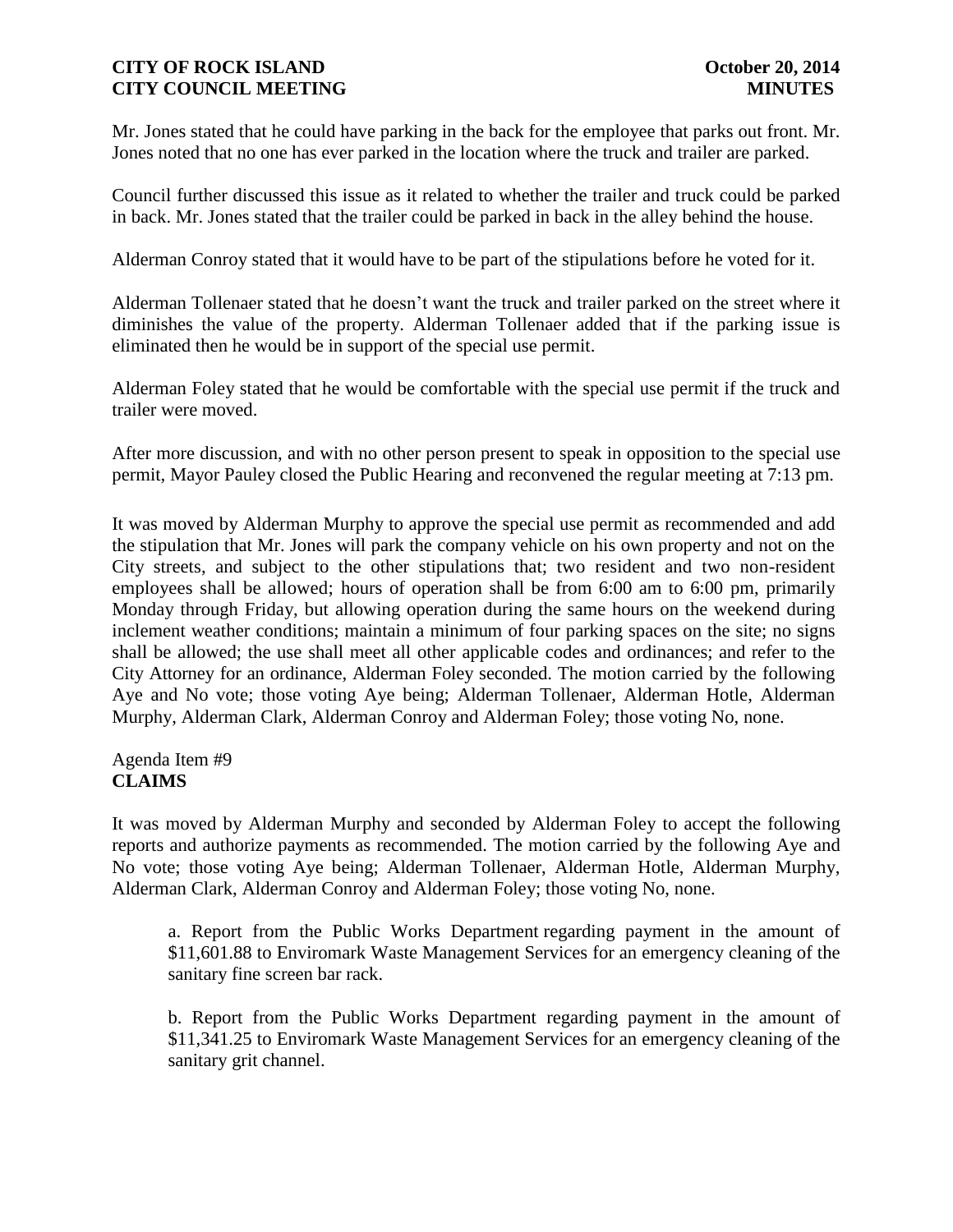c. Report from the Public Works Department regarding payment in the amount of \$10,732.55 to Langman Construction for an emergency sewer main repair at 1628  $22^{nd}$ Street in the alley.

d. Report from the Public Works Department regarding payment #2 and final in the amount of \$126,776.05 to Walter D. Laud for services provided for the 2014 PCC Street Patching project.

e. Report from the Public Works Department regarding payment #9 and final in the amount of \$166,894.77 to Brandt Construction Company for services provided for the  $23<sup>rd</sup>$  Avenue Reconstruction:  $12<sup>th</sup>$  Street to  $17<sup>th</sup>$  Street project.

#### Agenda Item #10

# **Claims for the week of October 10 through October 16 in the amount of \$2,085,930.60 and payroll for the weeks of September 29 through October 12 in the amount of \$1,319,980.21.**

Alderman Clark moved and Alderman Conroy seconded to allow the claims and payroll. The motion carried by the following Aye and No vote; those voting Aye being; Alderman Tollenaer, Alderman Hotle, Alderman Murphy, Alderman Clark, Alderman Conroy and Alderman Foley; those voting No, none.

#### Agenda Item #11

# **Report from the Board of Local Improvements regarding bids for the Shadybrook Phase I Resurfacing project, recommending the bid be awarded to General Asphalt Company in the amount of \$368,527.92.**

It was moved by Alderman Conroy and seconded by Alderman Tollenaer to award the bid as recommended and authorize the City Manager to execute the contract documents. The motion carried by the following Aye and No vote; those voting Aye being; Alderman Tollenaer, Alderman Hotle, Alderman Murphy, Alderman Clark, Alderman Conroy and Alderman Foley; those voting No, none.

#### Agenda Item #12

**Report from the Community and Economic Development Department regarding an ordinance approving a redevelopment agreement with Kinseth Hospitality Companies, subject to minor attorney modifications and authorizing the City Manager to execute the contract documents.**

It was moved by Alderman Clark and seconded by Alderman Hotle to consider, suspend the rules and pass the ordinance. The motion carried by the following Aye and No vote; those voting Aye being; Alderman Tollenaer, Alderman Hotle, Alderman Murphy, Alderman Clark, Alderman Conroy and Alderman Foley; those voting No, none.

Agenda Item #13 **Other Business.**